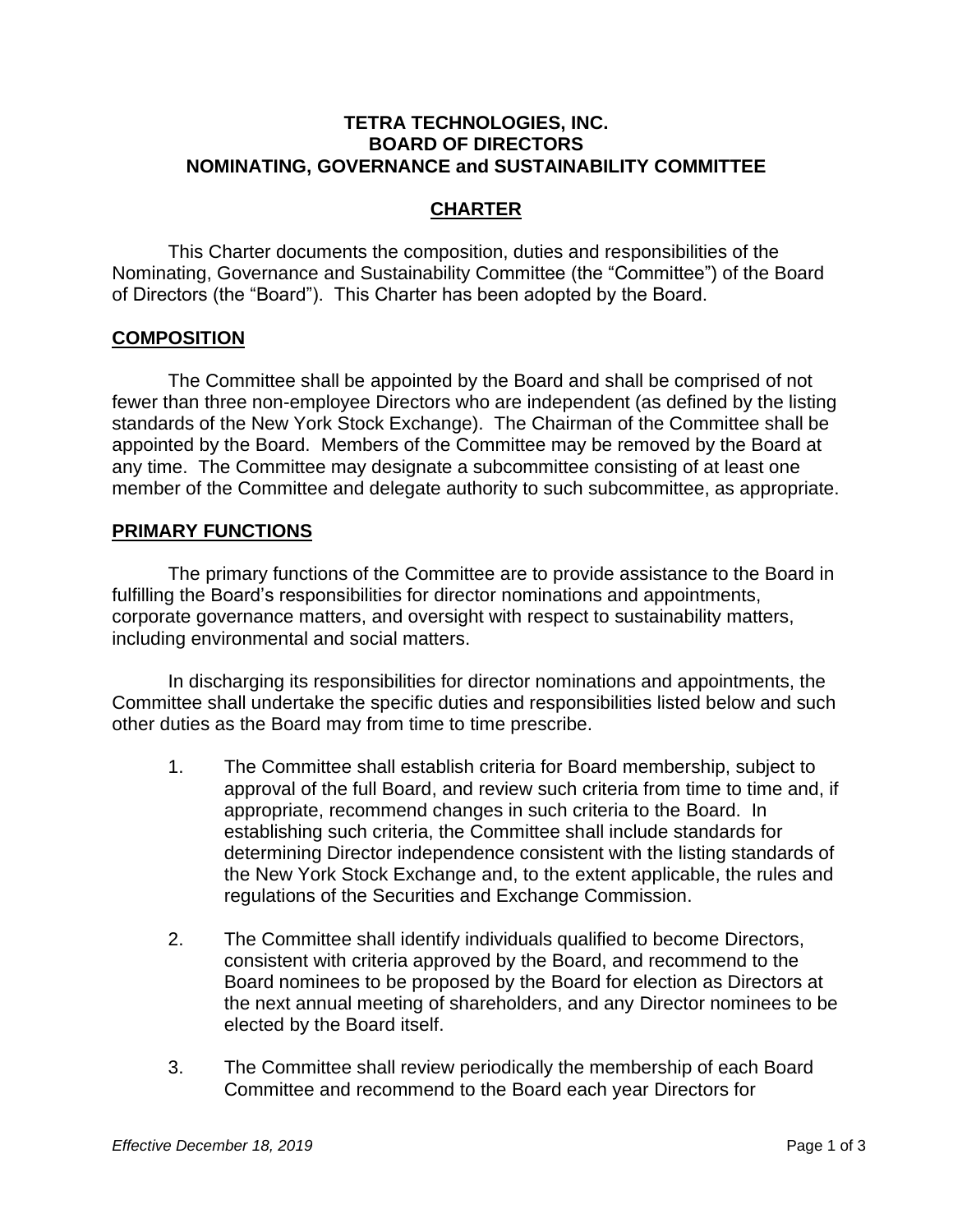membership on the various Board committees. In preparing these recommendations, the Chairman of the Committee will consult with the Chairman of the Board and the President and Chief Executive Officer. Subject to actions by the Board, the Committee shall assure that the composition of the Board of Directors, and any committees thereof, complies with the listing standards of the New York Stock Exchange and other applicable laws.

- 4. The Committee shall review and assess on an annual basis the independence of each Director as such term is defined by the listing standards of the New York Stock Exchange and, to the extent applicable, the rules and regulations of the Securities and Exchange Commission.
- 5. The Committee shall have the authority to retain and terminate any search firm to be used to identify Director candidates and shall have authority to approve such firm's fees and other retention terms. The Committee shall also have authority to obtain advice and assistance from internal or external legal, accounting or other advisors. The Company shall provide for appropriate funding, as determined by the Committee, for payment of compensation to any such search firm, consultant, legal counsel or other advisor retained by the Committee pursuant to this Charter.

In discharging the Committee's responsibilities related to corporate governance matters, the Committee shall undertake the specific duties and responsibilities listed below and such other duties as the Board may from time to time prescribe.

- 1. The Committee shall make recommendations to the Board regarding the responsibilities, organization, membership and operations of all Board committees.
- 2. The Committee shall develop and recommend to the full Board corporate governance principles and guidelines and required codes of ethics and business conduct. The Committee shall annually review and reassess the adequacy of such corporate governance principles and guidelines and codes of ethics and business conduct and recommend any proposed changes to the full Board.
- 3. The Committee shall oversee the annual performance evaluation of the Board, its committees, and management and conduct an annual performance evaluation of the Committee, the results of which shall be reported to the full Board.
- 4. The Committee shall have the authority to take such other actions as necessary or appropriate to assure that other activities prescribed by the corporate governance principles and guidelines are carried out.